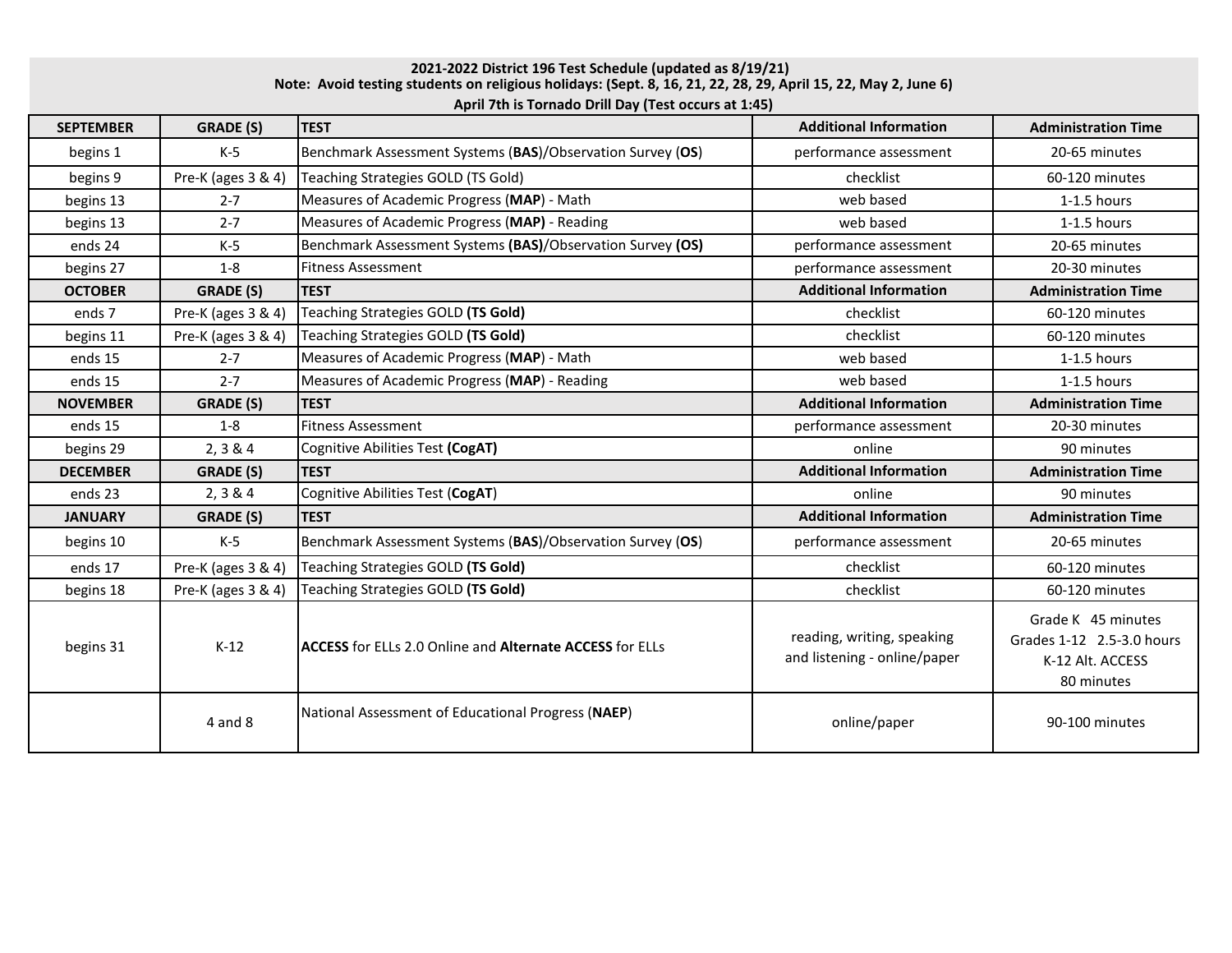| <b>FEBRUARY</b> | <b>GRADE (S)</b>                        | <b>TEST</b>                                                             | <b>Additional Information</b>                              | <b>Administration Time</b>                                                                                                                                                                                                                        |
|-----------------|-----------------------------------------|-------------------------------------------------------------------------|------------------------------------------------------------|---------------------------------------------------------------------------------------------------------------------------------------------------------------------------------------------------------------------------------------------------|
| ends 2          | K-5                                     | Benchmark Assessment Systems (BAS)/Observation Survey (OS)              | performance assessment                                     | 20-65 minutes                                                                                                                                                                                                                                     |
| $14 - 18$       | 6                                       | Algebra Prognosis Assessment                                            | online                                                     | 40 minutes                                                                                                                                                                                                                                        |
| <b>MARCH</b>    | <b>GRADE (S)</b>                        | <b>TEST</b>                                                             | <b>Additional Information</b>                              | <b>Administration Time</b>                                                                                                                                                                                                                        |
| begins 7        | 3-8 and 10<br>3-8 and 11<br>5, 8 and HS | Minnesota Test of Academic Skills (MTAS)<br>Reading<br>Math<br>Science  | performance assessment                                     | 45-90 minutes<br>30-60 minutes<br>30-60 minutes                                                                                                                                                                                                   |
| begins 7        | 3-8 and 10<br>3-8 and 11<br>5, 8 and HS | Minnesota Comprehensive Assessment (MCA)<br>Reading<br>Math<br>Science  | online                                                     | Reading -<br>Grades 3-5 2.5-3.5 hours<br>Grades 6-8 2.5-3.5 hours<br>Grade 10 2-3 hours<br>Math<br>Grades 3-6 1.5-2 hours<br>Grades 7-8 2-2.5 hours<br>Grade 11 1.5-2.5 hours<br>Science<br>Grades 5 & 8 1.5-2.0 hours<br>High School 2.2 5 hours |
| ends 18         | $K-12$                                  | <b>IACCESS</b> for ELLs 2.0 Online and <b>Alternate ACCESS</b> for ELLs | reading, writing, speaking<br>and listening - online/paper | Grade K 45 minutes<br>Grades 1-12 2.5-3.0 hours<br>K-12 Alt. ACCESS<br>80 minutes                                                                                                                                                                 |